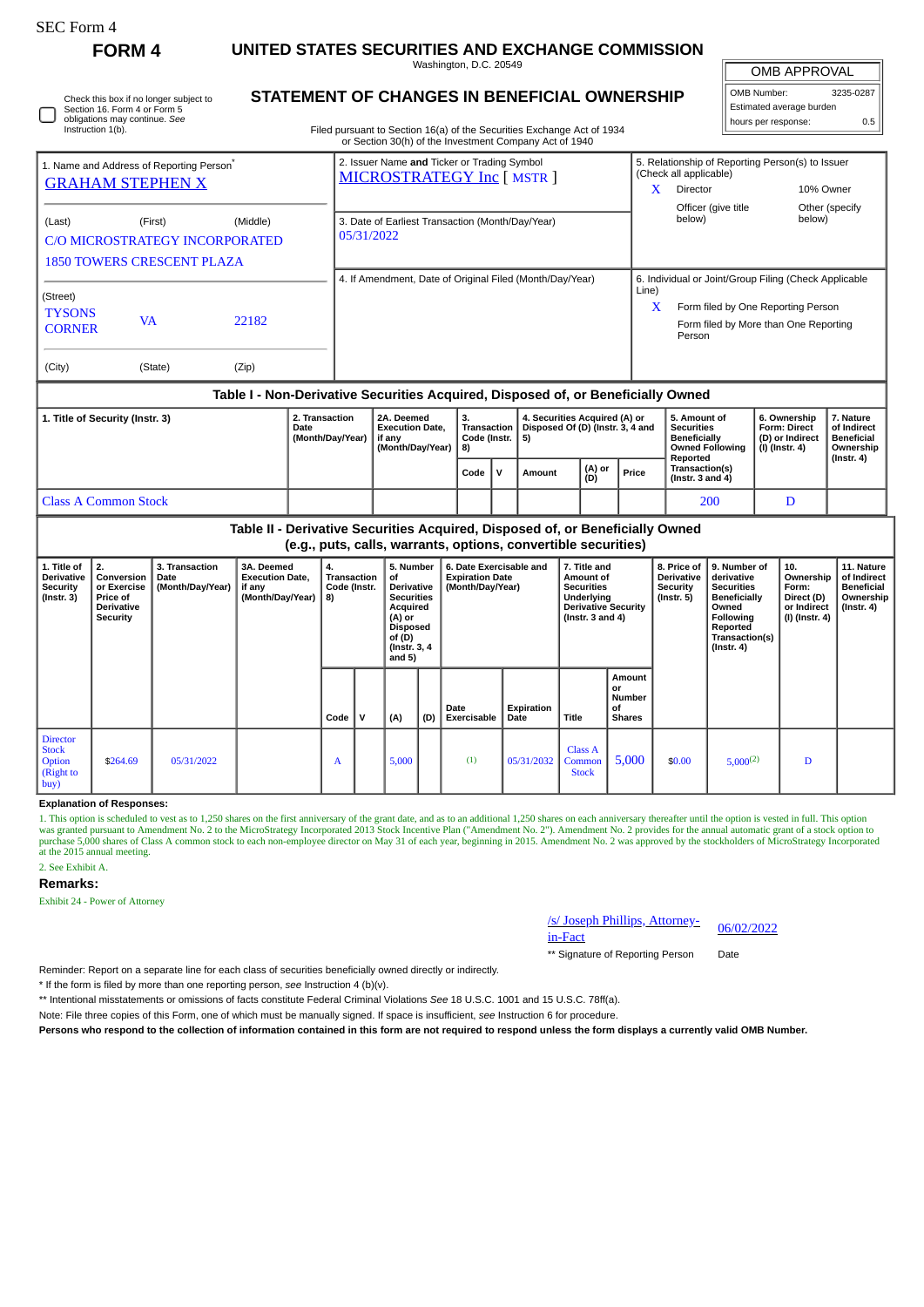#### POWER OF ATTORNEY

Know all by these presents, that the undersigned hereby constitutes and appoints each of W. Ming Shao, Andrew Kang, and Joseph Phillips, signing singly, the undersigned's true and lawful attorney-in-fact to:

(1) execute for and on behalf of the undersigned, in the undersigned's capacity as an officer and/or director of MicroStrategy Incorporated (the "Company"), Forms 3, 4, and 5 in accordance with Section 16(a) of the Securities Exchange Act of 1934 and the rules thereunder;

(2) do and perform any and all acts for and on behalf of the undersigned which may be necessary or desirable to complete and execute any such Form 3, 4, or 5 and timely file such form with the United States Securities and Exchange Commission and any stock exchange or similar authority; and

(3) take any other action of any type whatsoever in connection with the foregoing which, in the opinion of such attorney-in-fact, may be of benefit to, and in the best interest of, or legally required by, the undersigned, it being understood that the documents executed by such attorney-in-fact on behalf of the undersigned pursuant to this Power of Attorney shall be in such form and shall contain such terms and conditions as such attorney-in-fact may approve in such attorney-in-fact's discretion.

The undersigned hereby grants to each such attorney-in-fact full power and authority to do and perform any and every act and thing whatsoever requisite, necessary, or proper to be done in the exercise of any of the rights and powers herein granted, as fully to all intents and purposes as the undersigned might or could do if personally present, with full power of substitution or revocation, hereby ratifying and confirming all that such attorney-in-fact, or such attorney-in-fact's substitute or substitutes, shall lawfully do or cause to be done by virtue of this Power of Attorney and the rights and powers herein granted. The undersigned acknowledges that the foregoing attorneys-in-fact, in serving in such capacity at the request of the undersigned, are not assuming, nor is the Company assuming, any of the undersigned's responsibilities to comply with, or the undersigned's liability under, Section 16 of the Securities Exchange Act of 1934.

This Power of Attorney supersedes any and all previous Powers of Attorney relating to Form 3, 4, and 5 filings in the undersigned's capacity as an officer and/or director of the Company, and shall remain in full force and effect until the undersigned is no longer required to file Forms 3, 4, and 5 with respect to the undersigned's holdings of and transactions in securities issued by the Company, unless earlier revoked by the undersigned in a signed writing delivered to the foregoing attorneys-in-fact.

IN WITNESS WHEREOF, the undersigned has caused this Power of Attorney to be executed as of the date written below.

Signature: /s/ Stephen X. Graham Print Name: Stephen X. Graham Print Date: June 2, 2022